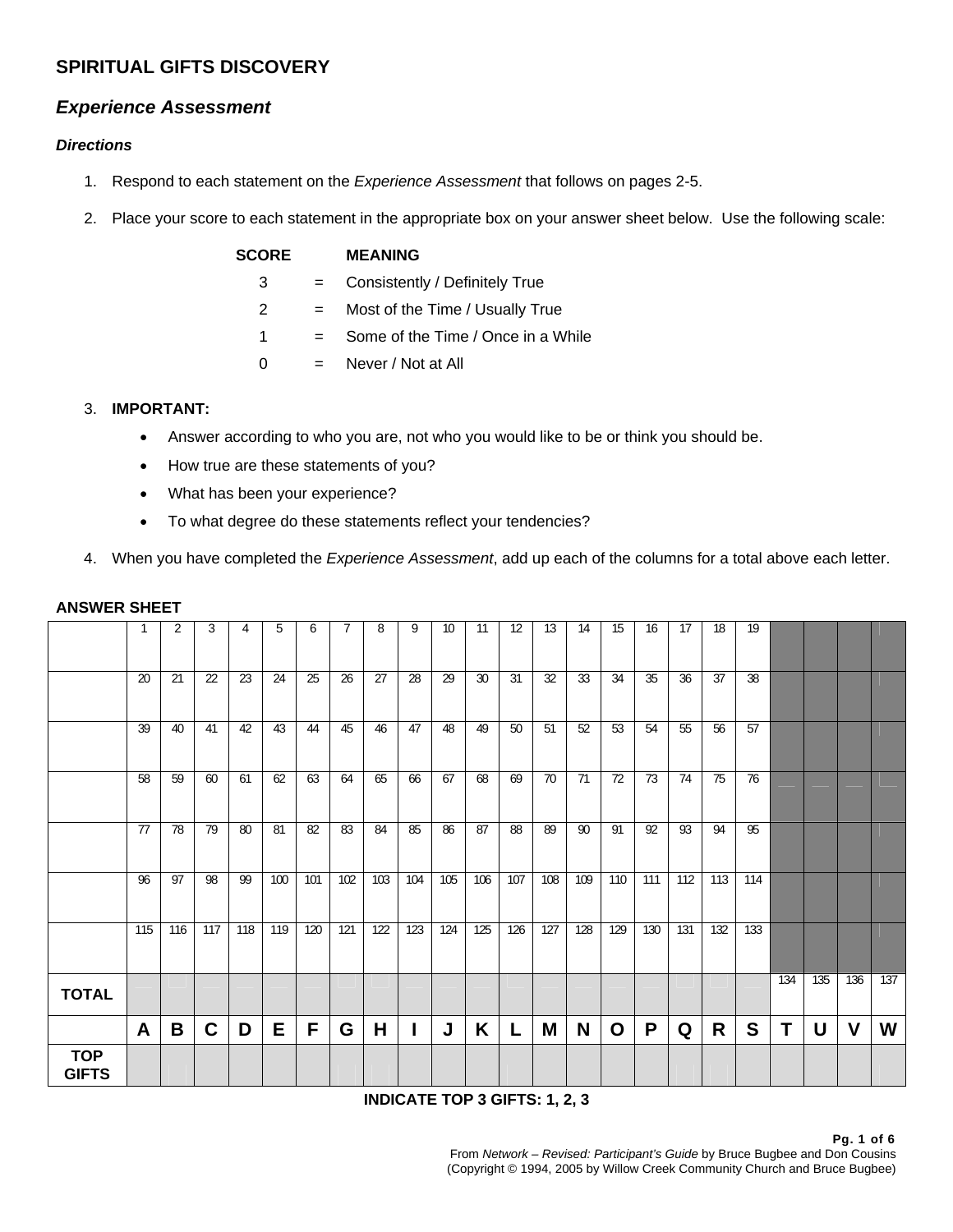- 1. I can coordinate people, tasks, and events to meet a need.
- 2. I enjoy working creatively with wood, cloth, paints, metal, glass, or other materials.
- 3. I enjoy developing and using my artistic skills (art, drama, music, photography, etc.).
- 4. When I see spiritual complacency, I am willing to challenge it.
- 5. I have confidence that God not only can, but he will.
- 6. I give liberally and joyfully to people in financial need and to projects requiring support.
- 7. I enjoy working behind the scenes to support the work of others.
- 8. I view my home as a safe and caring place to minister to people.
- 9. When it comes to my attention, I am honored to regularly pray for someone or for a concern.
- 10. I am motivated to set goals and influence others to achieve a vision in order to advance God's work on earth.
- 11. I empathize with hurting people and desire to help them in their healing process.
- 12. I am attracted to the idea of serving in another country or an ethnic community.
- 13. I have spoken a timely and important prophetic word to others that I felt came to me directly from God while in prayer.
- 14. I have the ability to communicate the gospel with clarity and conviction.
- 15. I establish trust and confidence through long-term relationships.
- 16. I am able to communicate God's Word effectively.
- 17. I can readily distinguish between spiritual truth and error, good and evil.
- 18. I research and am persistent in my pursuit of knowing the truth.
- 19. Others often seek me out for advice about personal and spiritual matters.
- 20. I am careful, thorough, and skilled at managing details.
- 21. I am skilled in working with different kinds of tools.
- 22. I help people better understand themselves, their relationships, and God through artistic expression.
- 23. I enjoy reassuring and strengthening those who are discouraged.
- 24. I have confidence in God's continuing provision and help, even in difficult times.
- 25. I give more than a tithe so that kingdom work can be accomplished.
- 26. I enjoy doing routine tasks that support the needs of ministry.
- 27. I enjoy meeting new people and helping them feel welcomed.
- 28. I enjoy praying for long periods of time and receiving leadings as to what God wants me to pray for.
- 29. It is quite natural for me to lead, and it is more comfortable for me to lead than not to lead.
- 30. I can patiently support those going through painful experiences as they are seeking stability in their lives.
- 31. I am willing to take an active part in starting a new church.
- 32. By God's revelation to me, I have been able to shed light on current realities in someone's life that helps them see God's desire for their future.
- 33. After I have shared the story of Jesus, people pray with me for salvation.
- 34. I can faithfully provide long-term emotional and spiritual support and concern for others.
- 35. I simply and practically explain and clarify the Word for those who are confused or just do not know.
- 36. I have a "sixth sense" and frequently am able to identify a person's character based on first impressions.
- 37. I receive information from the Spirit that I did not acquire through natural means.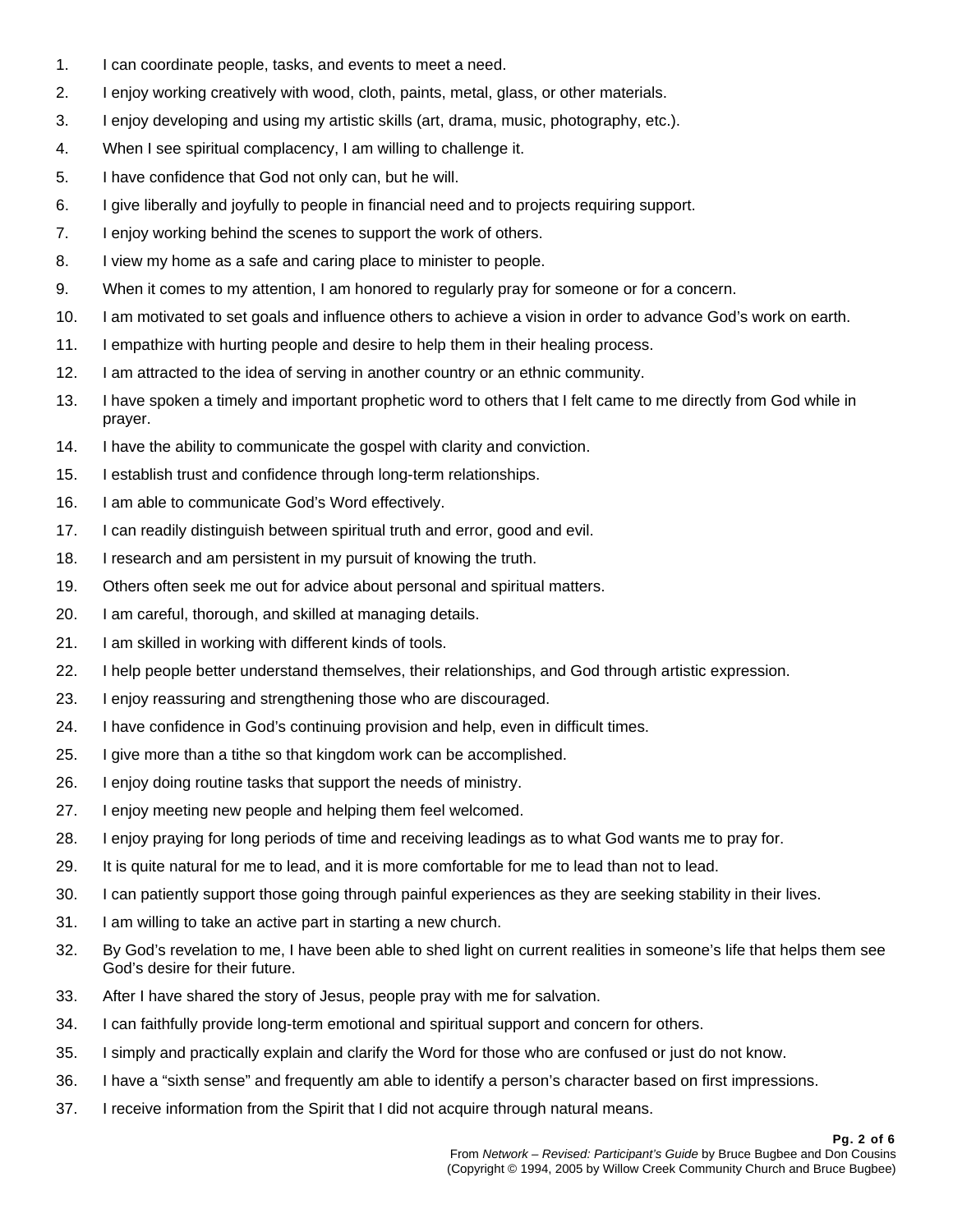- 38. I can often find simple, practical solutions in the midst of conflict or confusion.
- 39. I can clarify goals and develop strategies or plans to accomplish them.
- 40. I can visualize how something would be constructed before I build it.
- 41. I like finding new and fresh ways of communicating God's truth.
- 42. I give hope to others by directing them to the promises of God.
- 43. I have a special ability to trust God for extraordinary needs.
- 44. I manage my money well in order to free more of it for giving.
- 45. I willingly take on a variety of odd jobs around the church to meet the needs of others.
- 46. I genuinely believe the Lord directs strangers to me who need a sense of belonging and connection to others.
- 47. I am conscious of ministering to others as I pray.
- 48. I am usually chosen as the group's spokesperson when in discussion groups.
- 49. I am drawn toward people who are sometimes regarded as undeserving or beyond help.
- 50. I can relate to others in culturally sensitive ways.
- 51. I speak biblical truth in a timely and culturally sensitive way in order to strengthen, encourage, and comfort God's people.
- 52. I'd rather be around non-Christians more than Christians so that I can build relationships with them.
- 53. I enjoy giving practical support, nurture, and spiritual guidance to a group of people.
- 54. When I teach, people respond to my teaching with action.
- 55. I can see through phoniness or deceit before it is evident to others.
- 56. I seek certainty and truth in order to avoid superficial understandings and speculation.
- 57. I am surprised by how many people are unable to solve problems and seem to lack common sense.
- 58. I can identify and effectively use resources needed to accomplish tasks.
- 59. I am good at working with my hands and enjoy doing so.
- 60. I regularly need to get alone to reflect and develop my imagination.
- 61. I reassure those who need to take courageous action in their faith, family, or life.
- 62. I am unwavering in my belief that God will absolutely work in circumstances in which success cannot be guaranteed by human effort alone.
- 63. I choose to limit my lifestyle in order to give away a higher percentage of my income.
- 64. I see spiritual significance in doing practical tasks.
- 65. I rarely meet people I do not like and wouldn't want to see included in the life of the church.
- 66. I pray with confidence because I know that God works in response to prayer.
- 67. I set goals and direct people to effectively accomplish them.
- 68. I have great compassion for hurting people.
- 69. I view the overall picture and do not get hindered with problems along the way.
- 70. I have spoken to others about future events or situation that God revealed to me, and they happened as I said they would.
- 71. I boldly speak about salvation through Jesus Christ and see a positive response in those who are listening.
- 72. I can gently restore wandering believers to faith and fellowship.
- 73. I get frustrated when I see people's lack of biblical knowledge.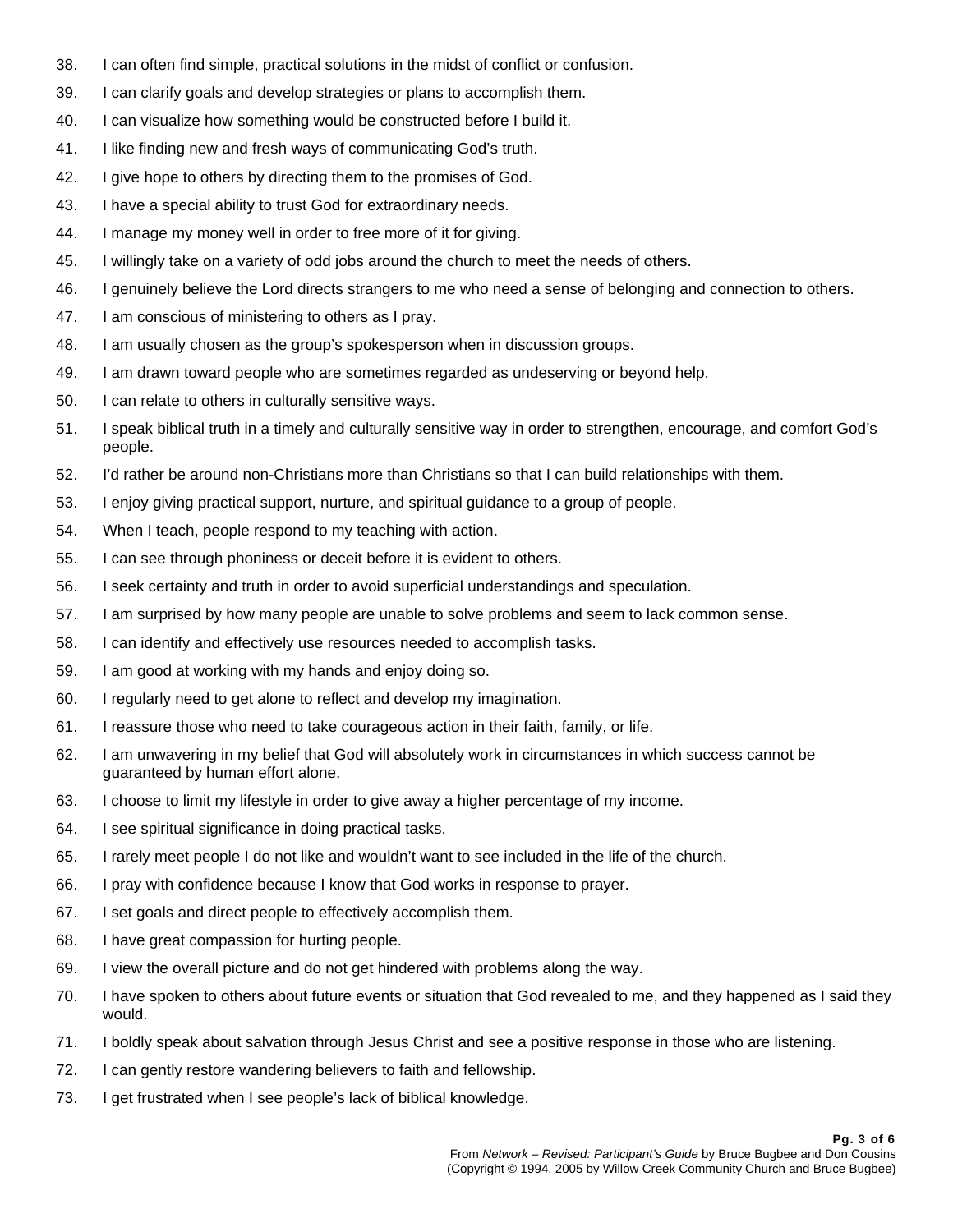- 74. God shows me the difference between demonic influence, a mental illness, and an error in truth.
- 75. When reading or studying Scripture, I see important biblical truths and themes that benefit others in the body of Christ.
- 76. I can anticipate the likely consequences of the actions of an individual or group.
- 77. I like to help groups become more efficient.
- 78. I serve and work more behind the scenes to make things that are useful for ministry and that honor God.
- 79. The way I say and do things awakens the truth in others, so they say, "I have never thought of it that way."
- 80. I find great joy in affirming the value and worth of others.
- 81. When I see God's activity, I move toward it in spite of opposition or a lack of support.
- 82. For special projects or capital campaigns, I like to give in a way that encourages and inspires others to give generously.
- 83. I like to find things that need to be done and often do them without being asked.
- 84. For me, the greatest times of joy in the church are times of social interaction and fellowship.
- 85. When I hear about needy situations, I feel burdened to pray.
- 86. I influence others to perform to the best of their ability.
- 87. I look through a person's handicaps or problems to see a life that matters to God and an opportunity to serve.
- 88. I am culturally sensitive and comfortable with different ethnic groups.
- 89. I feel a compulsion to speak the words God gives me to strengthen, encourage, and comfort others.
- 90. I openly tell people that I am a Christian and want them to ask me about my faith.
- 91. There are a number of people in my life that I am personally guiding with truth, encouragement, caring, and wisdom.
- 92. I communicate Scripture in ways that cause others to learn and become motivated toward greater growth.
- 93. I receive affirmation from others concerning the reliability of my insights about them and of perceptions I have of others.
- 94. I have suddenly known things about others, but did not know how I knew them.
- 95. I give practical advice to help others through complicated situations.
- 96. I can visualize a coming event, anticipate potential problems, and develop strategies to meet them.
- 97. I am a resourceful person, able to find the best materials and tools required to build what is needed.
- 98. I use various forms of the arts to draw people closer to God and to his truth.
- 99. I like motivating others to take steps for spiritual growth.
- 100. I am regularly challenging others to trust God.
- 101. I manage my money and give to ministries that are well led and are making a difference for Christ in the lives of people.
- 102. I show my love for others in actions more than words.
- 103. I do whatever I can to make visitors and others feel they belong.
- 104. God gives me a peace and confidence that my prayers are being answered, even when I cannot see the results.
- 105. I am able to cast vision for ministry that others want to follow and be part of.
- 106. I enjoy bringing hope, joy, and comfort to people working through a crisis or chronic situation in their lives.
- 107. I relate to leaders who often follow me into new ministry adventures.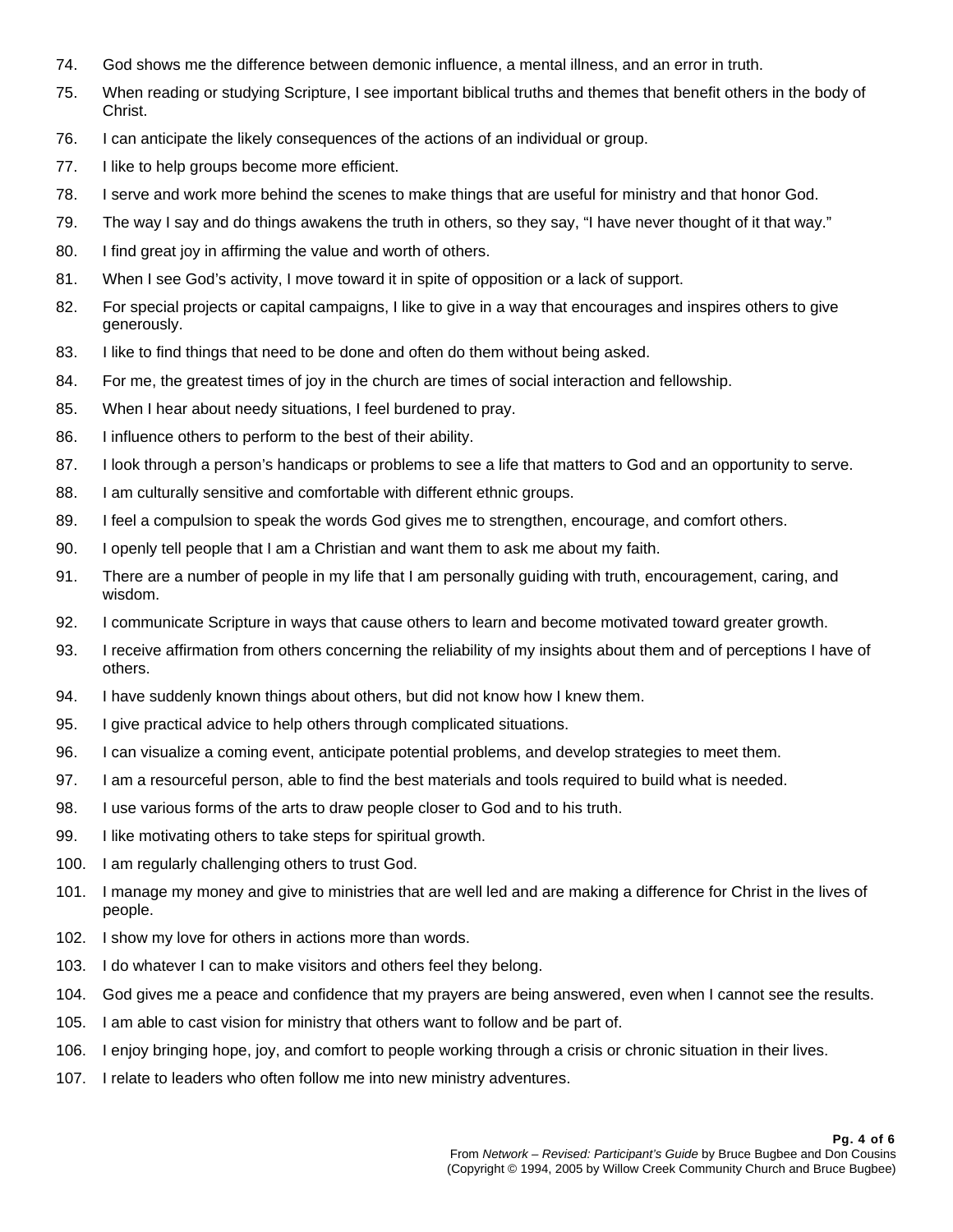- 108. God reveals to me things that others cannot see so when I speak to them they can understand his activity in their lives.
- 109. I love unchurched people no matter where they are on their spiritual journey.
- 110. I take responsibility to nurture the whole person in his or her walk with God.
- 111. I can present information and skills to others in ways that make it easier for them to grasp and apply to their lives.
- 112. I have seen into the spiritual realm where spirits have been revealed to me by God.
- 113. The truths I learn and the understandings I gain create a burden for me because of the responsibility I feel to handle the information wisely.
- 114. When faced with how to apply biblical truths practically in a difficult or complex situation, God reveals to me a solution.
- 115. I want to bring order where there is organizational chaos.
- 116. I have good hand-eye coordination and good dexterity.
- 117. I have a sense of the whole and can creatively put things together in a harmonious flow that artistically communicates a biblical truth.
- 118. I carefully challenge or rebuke others in order to help them grow spiritually.
- 119. I find it natural to believe in God for things that others see as impossible.
- 120. I believe I have been given an abundance of resources so that I may give more to the Lord's work.
- 121. When a task needs to be done, I find it difficult to say no.
- 122. I can make people feel at ease even in unfamiliar surroundings.
- 123. I see specific results in direct response to my prayers.
- 124. I figure out where we need to go and help others to get there.
- 125. I am moved with compassion and motivated to remove the sources of another's sufferings.
- 126. God's authority and power are manifested in the new churches and ministries I served to start.
- 127. I feel compelled to expose sin wherever I see it and to challenge people to repentance.
- 128. I'm constantly thinking of ways to bring up spiritual matters with friends who do not know God.
- 129. I feel responsible to help oversee and protect believers from the things that keep them from fellowship with God and one another.
- 130. I struggle with how to take what I have been studying and communicate only those things that will help God's people learn what they need at the moment.
- 131. I can sense when demonic forces are at work in a person or situation.
- 132. I love learning and share with those who want to learn.
- 133. I like to read and study the book of Proverbs for its simple and powerful truths expressed in a clear and practical way.

#### *If you have repeatedly had any of the following experiences, simply place a check mark in the appropriate box on the answer sheet.*

- 134. I have repeatedly seen an instant healing as I laid hands on someone and prayed.
- 135. When I hear people speak in tongues, I feel the Spirit revealing his message to me, and I speak it aloud, interpreting it for the church.
- 136. I have experienced the power of God within me to cast out demons and heal the sick, and I see his supernatural intervention in nature.
- 137. I have spoken in a language I do not understand, and someone has spoken out to interpret what I had just said.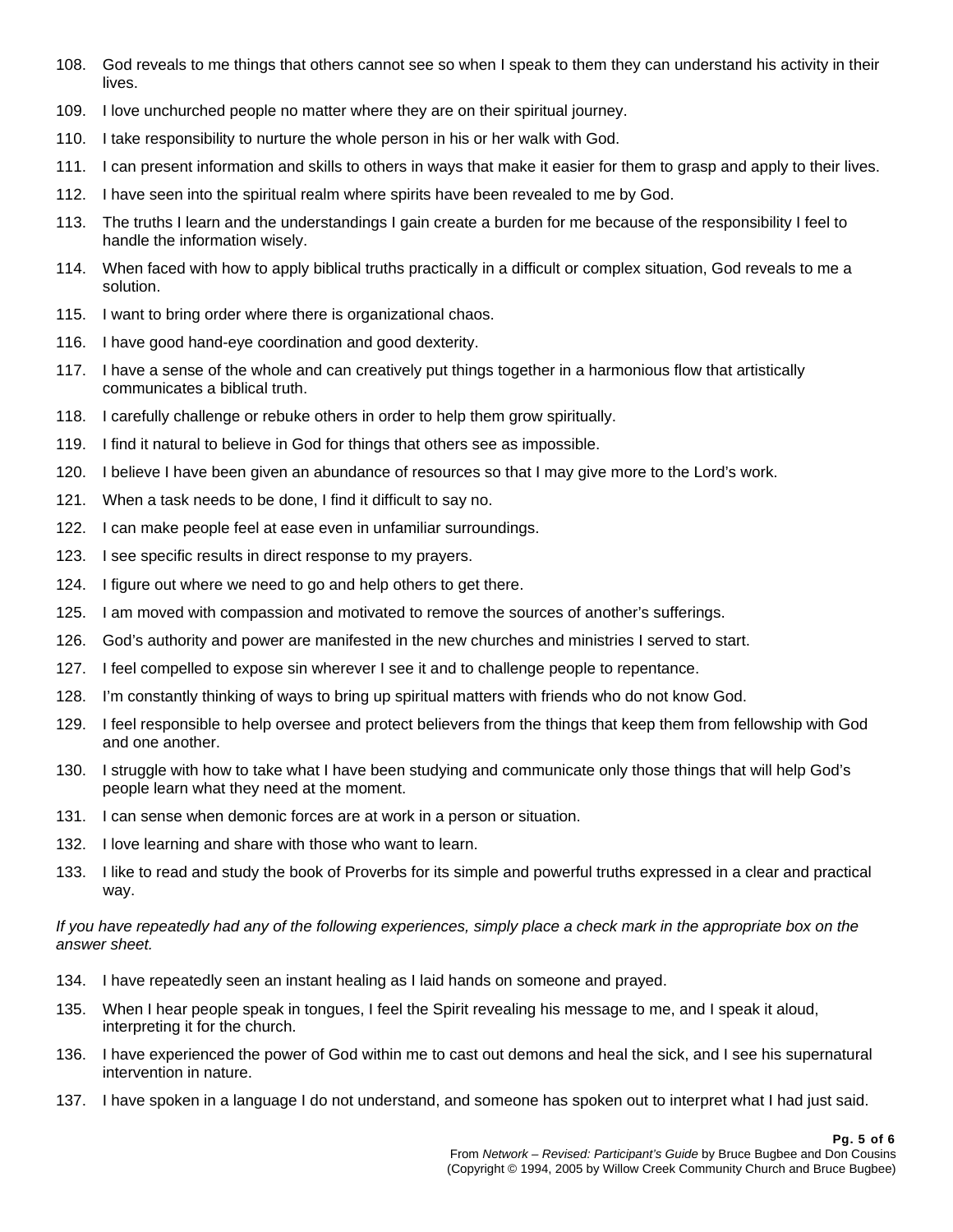## **EXPERIENCE ASSESSMENT**

*Key*

| A                       | <b>Administration</b>         |
|-------------------------|-------------------------------|
| B                       | <b>Craftsmanship</b>          |
| $\mathbf C$             | <b>Creative Communication</b> |
| D                       | <b>Encouragement</b>          |
| E                       | <b>Faith</b>                  |
| F                       | Giving                        |
| G                       | <b>Helps</b>                  |
| H                       | <b>Hospitality</b>            |
| ı                       | <b>Intercession</b>           |
| J                       | Leadership                    |
| K                       | <b>Mercy</b>                  |
| L                       | <b>Apostleship</b>            |
| M                       | <b>Prophecy</b>               |
| N                       | <b>Evangelism</b>             |
| O                       | <b>Shepherding</b>            |
| P                       | <b>Teaching</b>               |
| Q                       | <b>Discernment</b>            |
| R                       | <b>Word of Knowledge</b>      |
| $\mathsf{S}$            | <b>Word of Wisdom</b>         |
| T                       | <b>Healing</b>                |
| U                       | Interpretation                |
| $\overline{\mathsf{v}}$ | <b>Miracles</b>               |
| W                       | <b>Tongues</b>                |
| <b>Other</b>            |                               |

# *SPIRITUAL GIFTS DISCOVERY SUMMARY*

What are the top Spiritual Gifts you identified on your *Experience Assessment*? (from pg. 1)

**\_\_\_\_\_\_\_\_\_\_\_\_\_\_\_\_\_\_\_\_\_\_\_\_\_\_\_\_\_\_\_\_\_\_\_\_\_\_** 

**\_\_\_\_\_\_\_\_\_\_\_\_\_\_\_\_\_\_\_\_\_\_\_\_\_\_\_\_\_\_\_\_\_\_\_\_\_\_** 

**\_\_\_\_\_\_\_\_\_\_\_\_\_\_\_\_\_\_\_\_\_\_\_\_\_\_\_\_\_\_\_\_\_\_\_\_\_\_**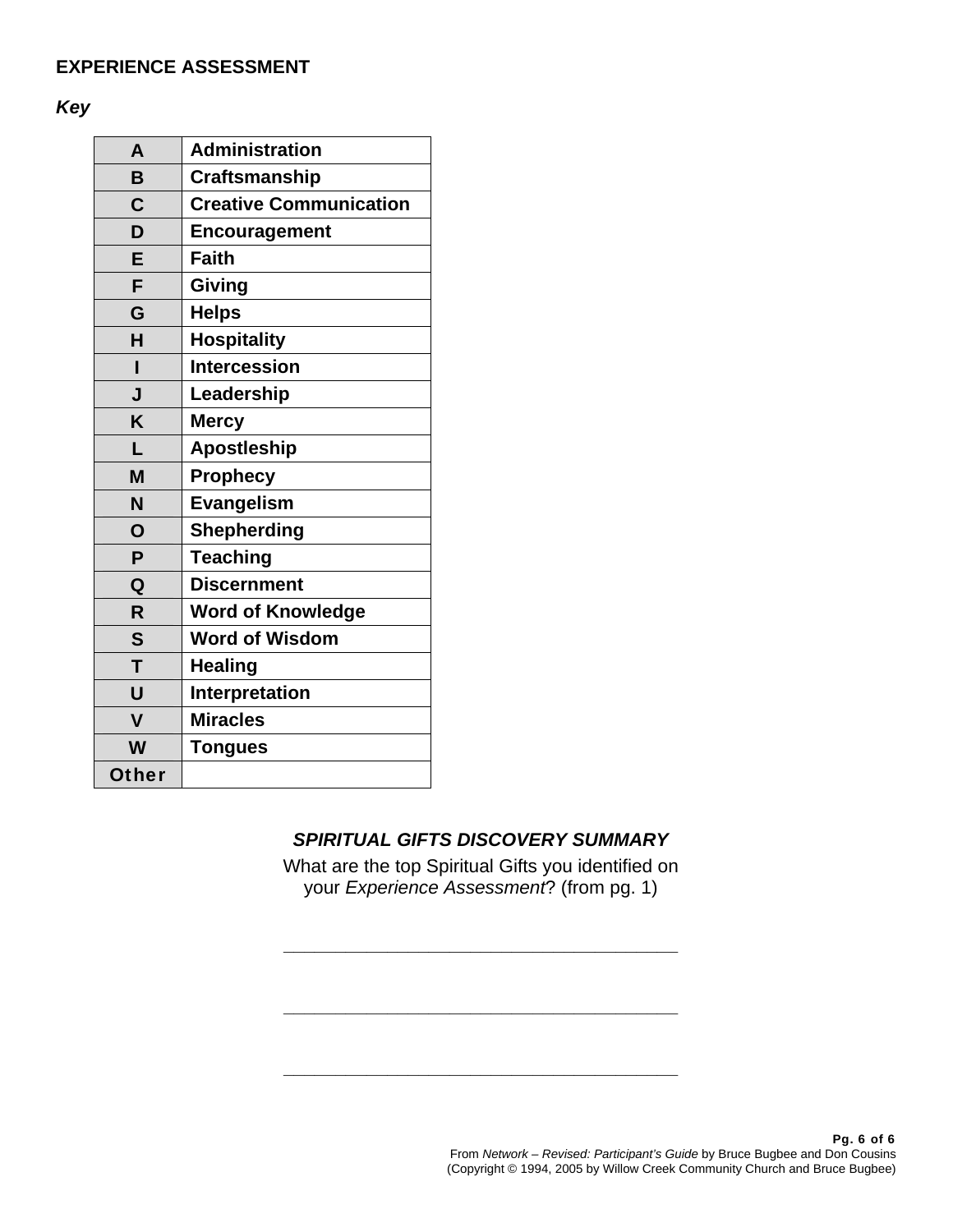# **PERSONAL STYLE ASSESSMENT**

### *Directions*

- 1. Read each statement and circle the number along the continuum that best describes what you would prefer to do or be. If you have a strong preference, circle a 1 or 5. If it is moderate, circle a 2 or 4. Remember, there are no right or wrong responses.
- 2. Do NOT answer according to what you feel is expected by a spouse, family member, church leader, or employer.
- 3. Select the behavior or perspective that would come most naturally to you if you knew there were no restrictions or consequences for your personal expression.
- 4. When you have completed your Assessment, total your "E" and "O" scores. Then plot your results on the graph provided on pg. 3. Notice where you are on the chart.

### *Assessment: How are you ENERGIZED?*

| Doing things<br>for people                        | 1 | $\mathbf{2}$   | 3            | 4 | $\sqrt{5}$      | <b>Being with</b><br>people |
|---------------------------------------------------|---|----------------|--------------|---|-----------------|-----------------------------|
| 2. When doing a task, I tend to                   |   |                |              |   |                 |                             |
| Focus on<br>the goal                              | 1 | $\overline{2}$ | 3            | 4 | $5\phantom{.0}$ | Focus on<br>relationships   |
| 3. I get more excited about                       |   |                |              |   |                 |                             |
| Advancing<br>a cause                              | 1 | $\mathbf{2}$   | 3            | 4 | 5               | Creating<br>community       |
| 4. I feel I have accomplished something when I've |   |                |              |   |                 |                             |
| Completed<br>a job                                | 1 | $\mathbf{2}$   | 3            | 4 | $5\phantom{.0}$ | Built a<br>relationship     |
| 5. It is more important to start a meeting        |   |                |              |   |                 |                             |
| On time                                           |   | $\mathbf{2}$   | $\mathbf{3}$ | 4 | 5               | When everyone<br>gets there |
| 6. I am more concerned with                       |   |                |              |   |                 |                             |
| Meeting a<br>deadline                             | 1 | $\mathbf{2}$   | $\mathbf{3}$ | 4 | 5               | Maintaining<br>the team     |
| 7. I place a higher value on                      |   |                |              |   |                 |                             |
| Action                                            | 1 | $\overline{2}$ | $\mathbf{3}$ | 4 | 5               | Communication               |
| How are you ENERGIZED?                            |   | $E =$          | <b>TOTAL</b> |   |                 |                             |

# **1. I am more comfortable…**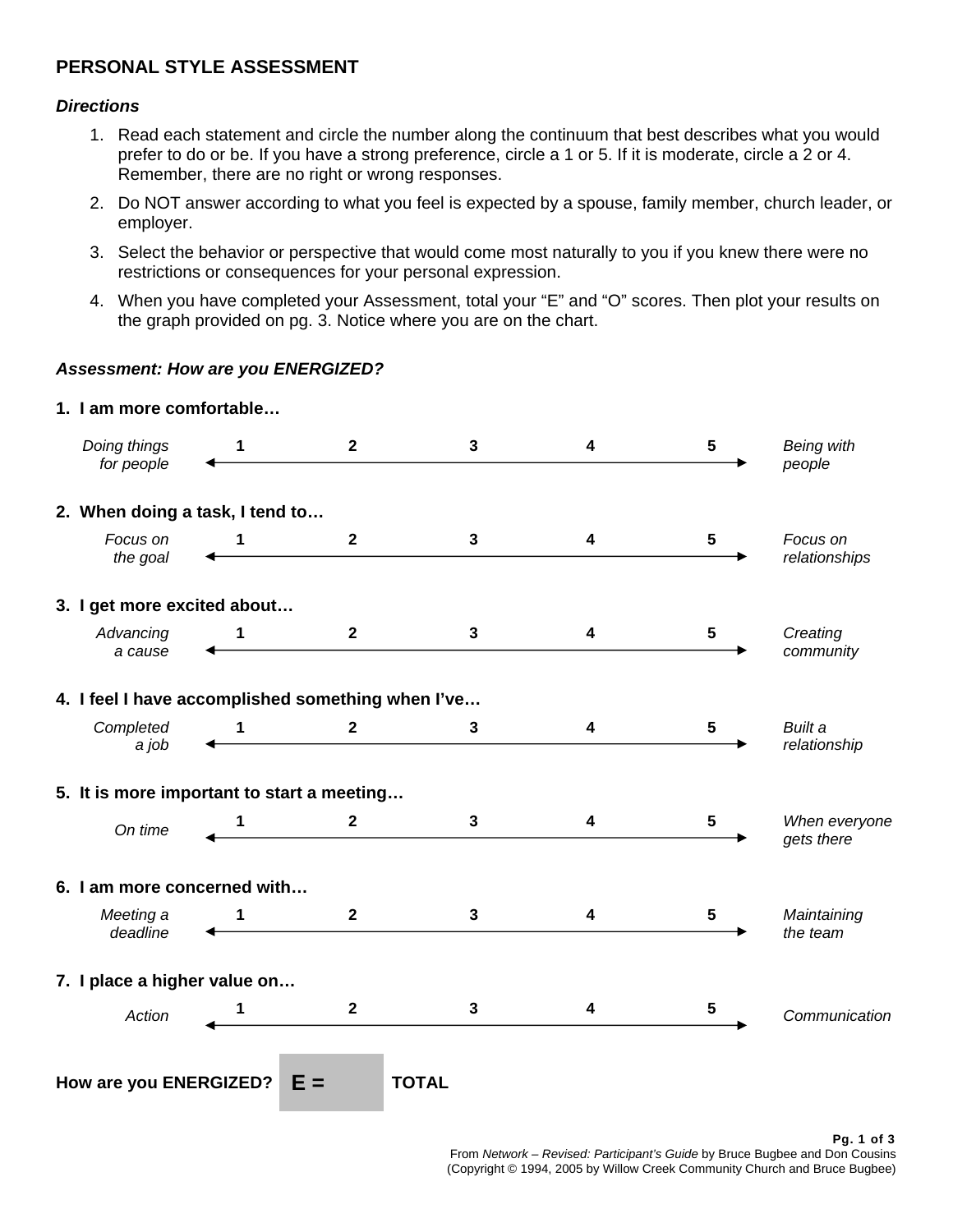### *Assessment: How are you ORGANIZED?*

| 1. In life, I generally prefer to      |             |                |              |                         |                         |                        |
|----------------------------------------|-------------|----------------|--------------|-------------------------|-------------------------|------------------------|
| Be spontaneous                         |             | $2^{\circ}$    | $\mathbf{3}$ | 4                       | $\overline{\mathbf{5}}$ | Follow a<br>set plan   |
| 2. I prefer to set guidelines that are |             |                |              |                         |                         |                        |
| General                                | 1           | $\mathbf{2}$   | 3            | 4                       | $\overline{\mathbf{5}}$ | Specific               |
| 3. I prefer to                         |             |                |              |                         |                         |                        |
| Leave my<br>options open               | $\mathbf 1$ | $\overline{2}$ | $\mathbf{3}$ | 4                       | $\overline{\mathbf{5}}$ | Settle<br>things now   |
| 4. I prefer projects that have         |             |                |              |                         |                         |                        |
| Variety                                | 1           | $\mathbf{2}$   | $\mathbf{3}$ | $\overline{\mathbf{4}}$ | $\sqrt{5}$              | Routine                |
| 5. I like to                           |             |                |              |                         |                         |                        |
| Play it<br>by ear                      | 1           | $\overline{2}$ | 3            | 4                       | 5                       | Stick to<br>a plan     |
| 6. I find routine                      |             |                |              |                         |                         |                        |
| <b>Boring</b>                          | 1           | $\overline{2}$ | $\mathbf{3}$ | 4                       | 5                       | Restful                |
| 7. I accomplish tasks best             |             |                |              |                         |                         |                        |
| By working it<br>out as I go           | $\mathbf 1$ | $\mathbf{2}$   | $\mathbf{3}$ | $\boldsymbol{4}$        | $\overline{\mathbf{5}}$ | By following<br>a plan |
| How are you ORGANIZED?                 |             | $O =$          | <b>TOTAL</b> |                         |                         |                        |

## *PERSONAL STYLE ASSESSMENT*

*Finding Your Preferred Style* (use the graph on page 3)

- 1. Take the total number from your "O" scale (from pg. 2) and place an "X" where you find it along the horizontal line (Unstructured/Structured).
- 2. Take the total number from your "E" scale (from pg. 1) and place an "X" where you find it along the vertical line (Task-oriented/People-oriented).
- 3. Along the "O" scale, draw a line up and down through the "X" you placed there (see example on pg. 3).
- 4. Along the "E" scale, draw a line across through the "X" you placed there (see example on pg. 3).
- 5. Your Personal Style is indicated at the intersection point where the two lines cross (see example on pg. 3).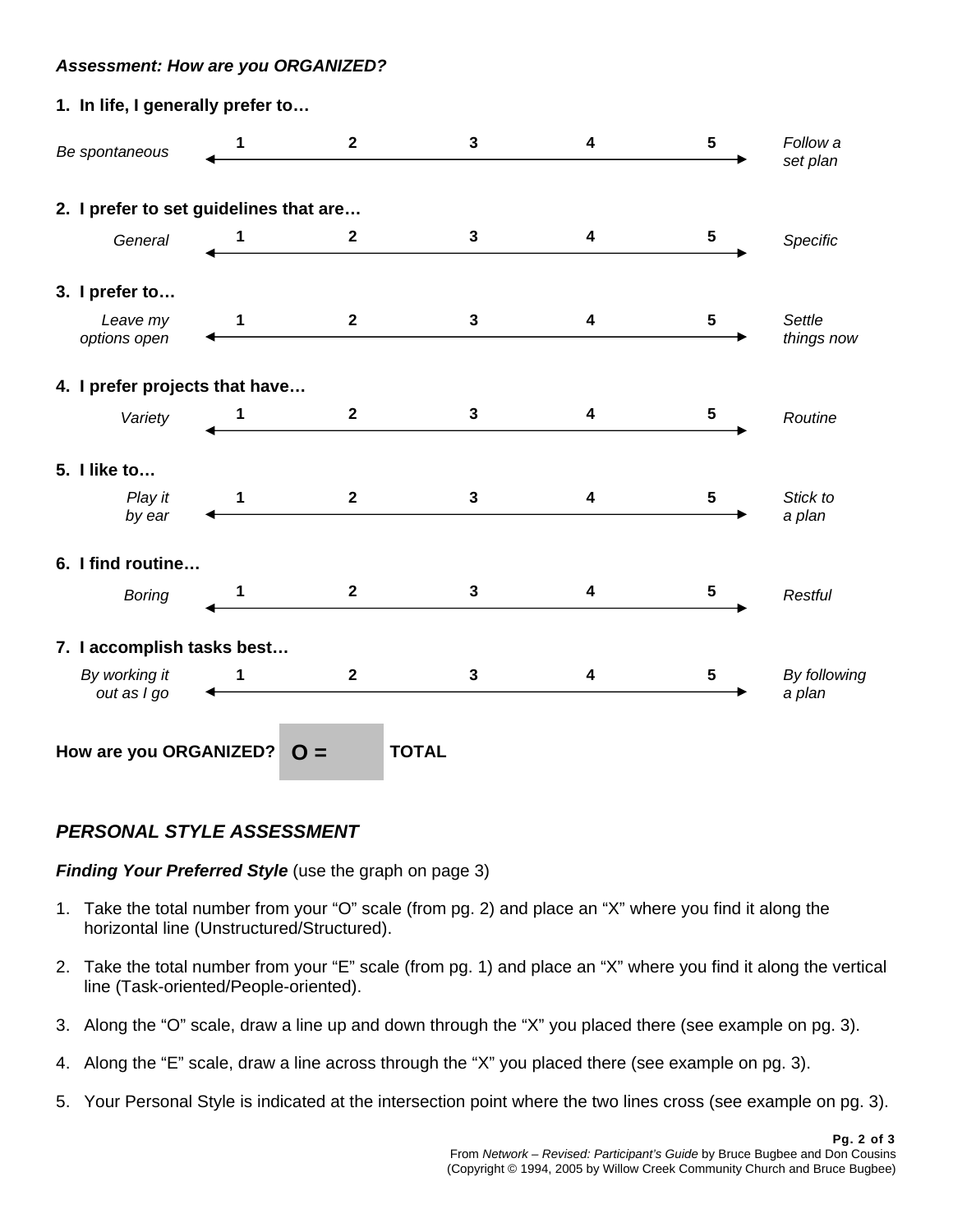

## *Assessment Summary: Your Preferred Style*

|                                  |                                      | "E" Scale<br><b>TASK</b> |                                    |                                |
|----------------------------------|--------------------------------------|--------------------------|------------------------------------|--------------------------------|
|                                  |                                      | $\overline{7}$           |                                    |                                |
|                                  | <b>TASK</b><br><b>UNSTRUCTURED</b>   | 10                       | <b>TASK</b><br><b>STRUCTURED</b>   |                                |
|                                  |                                      | 14                       |                                    |                                |
|                                  |                                      | 18                       |                                    |                                |
| "O" Scale<br><b>UNSTRUCTURED</b> | 18<br>$\overline{7}$<br>10<br>14     | 21                       | 24<br>28<br>32<br>35               | "O" Scale<br><b>STRUCTURED</b> |
|                                  |                                      | 24                       |                                    |                                |
|                                  |                                      | 28                       |                                    |                                |
|                                  | <b>PEOPLE</b><br><b>UNSTRUCTURED</b> | 32                       | <b>PEOPLE</b><br><b>STRUCTURED</b> |                                |
|                                  |                                      | 35                       |                                    |                                |

Which of the four Personal Styles do you have?

My Personal Style is:

## **(Task or People) (Unstructured or Structured)**

Pg. 3 of 3 From *Network – Revised: Participant's Guide* by Bruce Bugbee and Don Cousins (Copyright © 1994, 2005 by Willow Creek Community Church and Bruce Bugbee)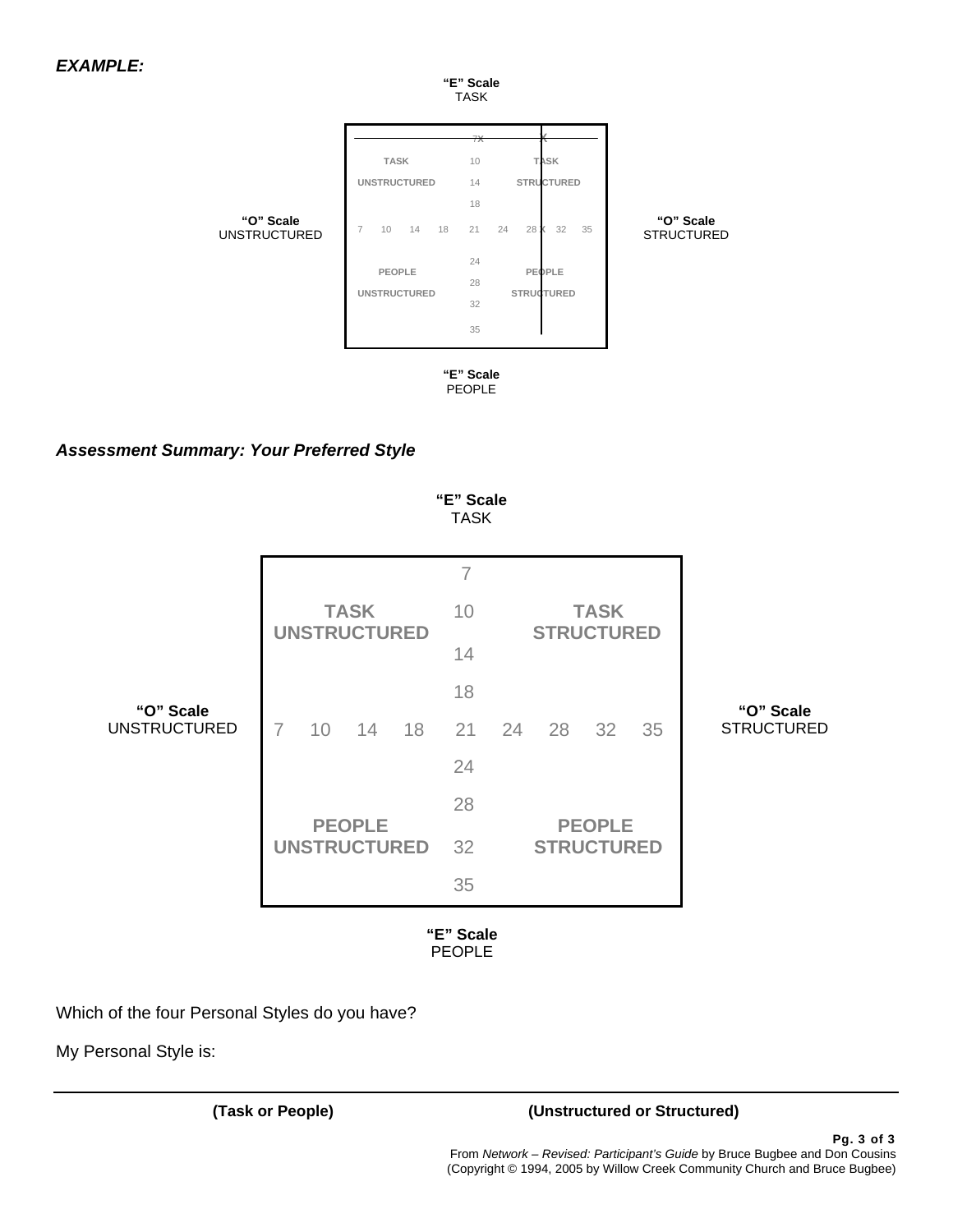## **MINISTRY PASSION ASSESSMENT**

The purpose of this assessment is to assist you in the identification and articulation of your God-given Ministry Passion. The results will release greater motivation and enthusiasm in your life and ministry.

### *Directions*

- 1. You may not be able to answer all of the questions. That is okay. The Assessment is designed to explore a variety of ways God speaks to us about our Ministry Passion. He has probably spoken to you in some of these ways, but not all of them.
- 2. Prayerfully consider your responses to each question.
- 3. Since this is an individual exercise, complete the Assessment on your own. (You can talk about it with others at a later time.)
- 4. There are no right or wrong answers. You have permission to say what is on your heart.
- 5. At this point, do not consider *whether* you could do it or *how* you could do it. All you need to do right now is *name* it.
- 6. Assume there are no obstacles to hinder you from fulfilling your heart's desire (Ministry Passion). Assume everything is taken care of…family, money, career, time, etc.

### *Assessment*

 $\overline{a}$  $\overline{a}$ 

 $\overline{a}$ L

 $\overline{a}$ L

L  $\overline{a}$ 

- 1. If you could snap your fingers and know that you wouldn't fail, what would you do for others?
- 2. What do you repeatedly see that annoys or angers you, which if changed, would be more glorifying to God and edifying to others?
- 3. I care about some things more than other things. I care most about . . .
- 4. At the end of my life, I'd love to be able to look back and know I'd done something about . . .
- 5. Use the chart on pg. 2 to help uncover a theme in your life that may give you an insight into your Ministry Passion.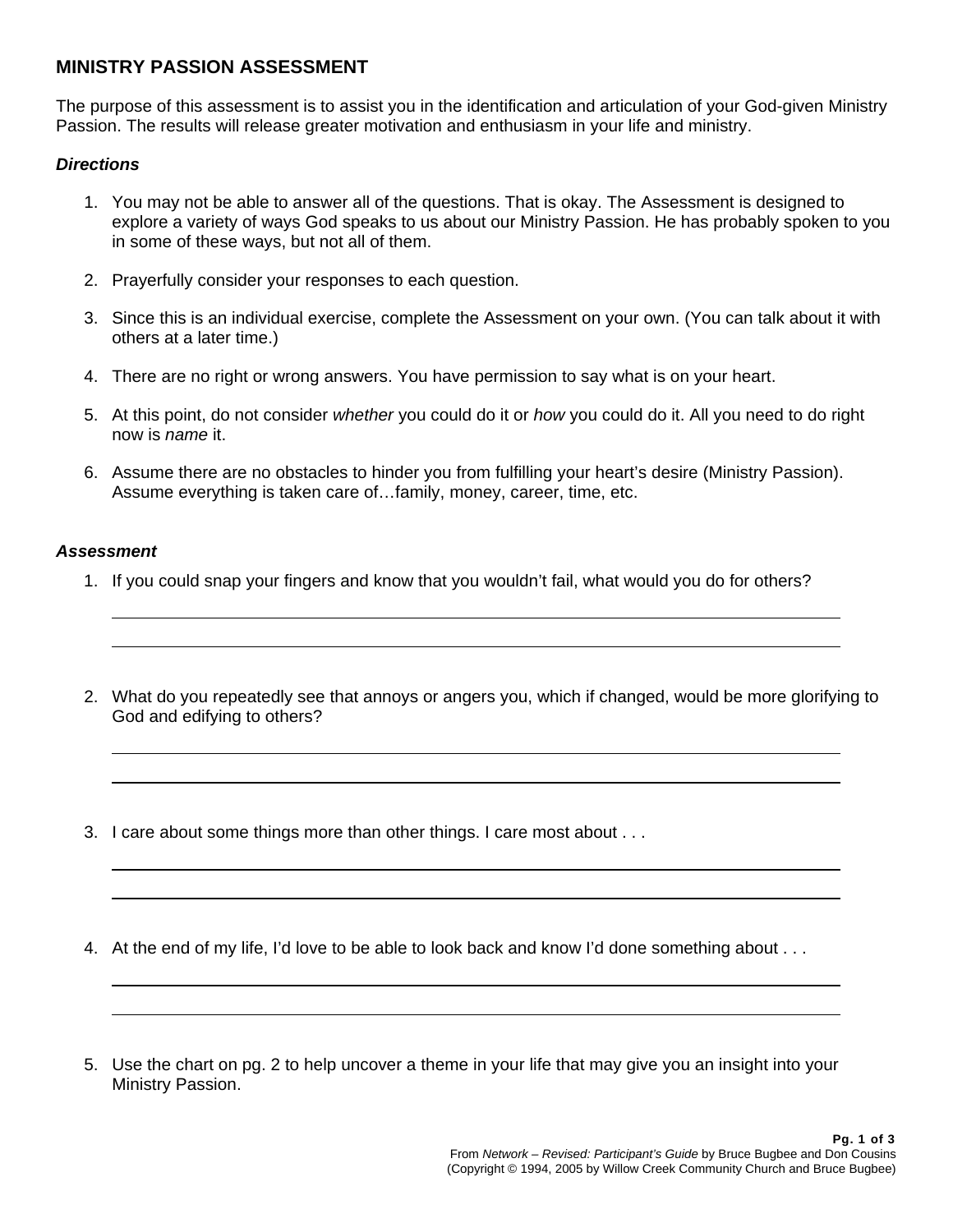List your top five to seven most meaningful and positive life experiences. Briefly describe what you achieved and why it meant so much to *you*.

NOTE: *Your experiences may have taken place at home, work, school, or during your free time. It may have been a clock you fixed or a dress you made. It may have been a puzzle you put together or an award you received. It may have been helping some friends move, building a house, winning an election, or giving to someone in need. Remember, list the experiences that you enjoyed doing and left you feeling fulfilled.*

|                  | <b>Positive</b><br><b>Experiences</b> | Why is this experience<br>meaningful to me? | <b>Theme</b><br><b>Identified</b> |
|------------------|---------------------------------------|---------------------------------------------|-----------------------------------|
| $\boldsymbol{A}$ |                                       |                                             |                                   |
| $\mathbf B$      |                                       |                                             |                                   |
| $\mathbf C$      |                                       |                                             |                                   |
| D                |                                       |                                             |                                   |
| E                |                                       |                                             |                                   |
| F                |                                       |                                             |                                   |
| G                |                                       |                                             |                                   |

Looking over your responses to questions 1 through 5, what theme(s) or patterns seem to be most evident and repeating?

## *Recurring Theme(s)…*

• •